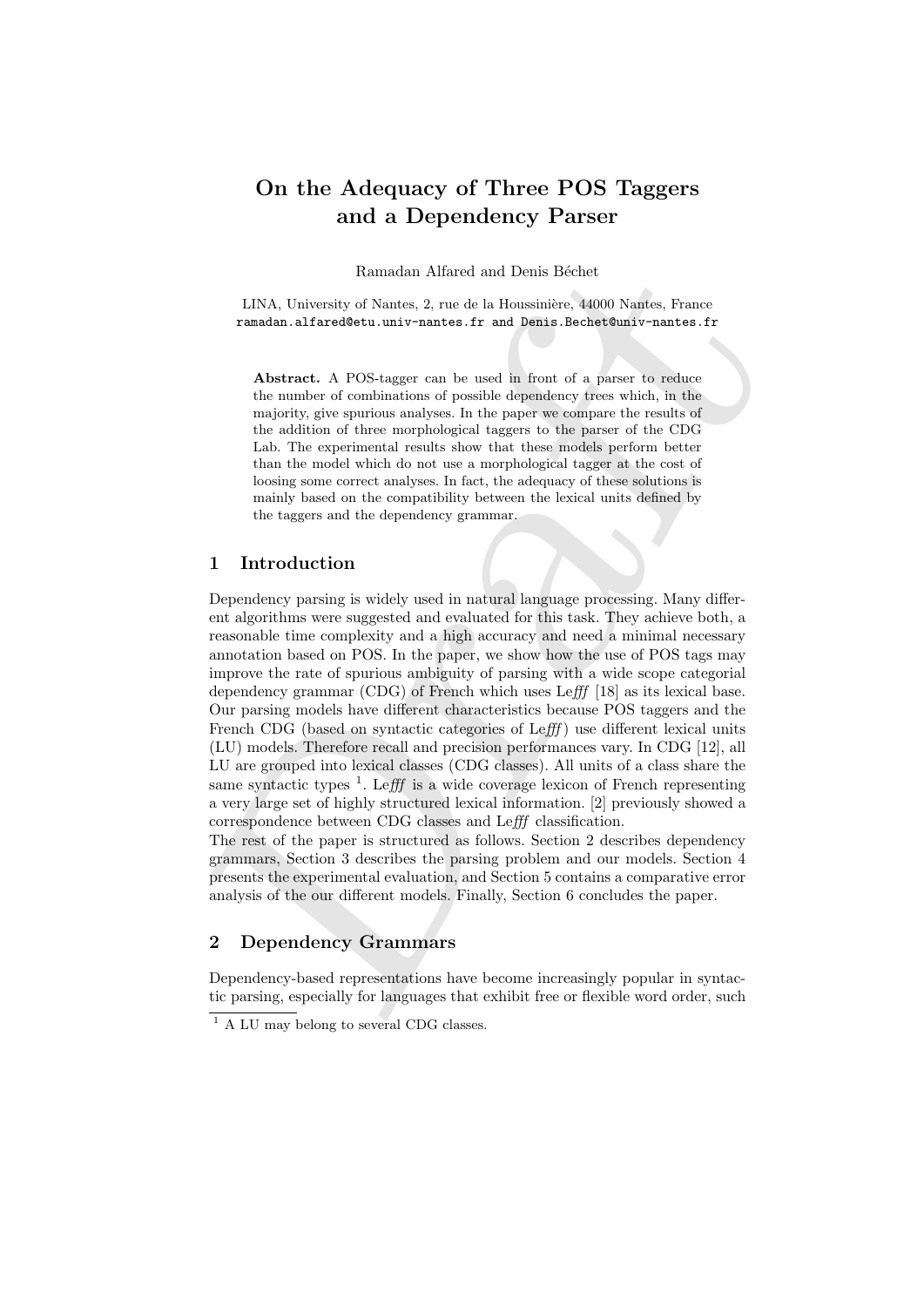as Czech [7], Bulgarian [15], Turkish [14] and Russian [4]. Many practical implementations of dependency parsing are restricted to projective structures, where the projection of a head word has to form a continuous substring of the sentence. Dependency Grammars (DGs) are formal grammars assigning dependency trees (*DT*) to a sentence. A *DT* is a tree with words as nodes and dependencies, i.e. named syntactic binary relations between words, as arrows. In other words, if two words  $v_1$  and  $v_2$  are related by dependency *d* (denoted  $v_1 \stackrel{d}{\rightarrow} v_2$ ) then  $v_1$  is the governor and  $v_2$  is the subordinate. Figure 1 illustrates the dependencies in the sentence "Au commencement était le Verbe."



**Fig. 1.** *French: in the beginning was the Verbe*.

The relation  $\acute{e}tait \rightarrow \nabla \acute{e}r be$  represents the predicative dependency between the copula *était* and the subject *Verbe*. The head of this sentence is *était*.

## **2.1 Categorials Dependency Grammars**

(IIT) to a scatterior. A DT is a tree with words as nodes and dependencies, i.e.<br>then we means system with the street with the street with the street with the given reached by the product of the given rando given the sect Categorial Dependency Grammars introduced by [12] are lexicalized in the same sense as the conventional categorial grammars. Here we briefly give basic information on CDG. The CDG types are defined over a set *C* of elementary categories (types). A syntactic type may be repetitive or optional  $C^* =_{df} {X^*|X \in \mathbb{R}^d}$  $C$ <sup>*}*</sup>,  $C$ <sup>*?*</sup> =<sub>*df*</sub> { $X$ <sup>*?*</sup>| $X \in C$ }. CDG use iteration to express all kinds of repetitive dependencies such as modifiers and coordination relations. The non-projective dependencies are expressed using *polarized valencies*. Namely, the governor *G* which has a right distant subordinate *D* through a discontinuous dependency *d* has positive dependency  $\nearrow d$ , whereas its subordinate *D* has the negative valency  $\searrow d$ . Together these dual valencies define the discontinuous dependency *d*. In CDG, the anchor types of the form  $\#(\searrow d)$ ,  $\#(\swarrow d)$  are used in the same way as local dependencies. More precisely, CDG define discontinuous dependencies using polarized valencies (left/right, positive/negative) and a simple valencies pairing principle First Available (*F A*). For every valency, the corresponding one is the closest dual valency in the indicated direction. In order to define polarized categories, we distinguish between four dependency polarities: left and right positive  $\nwarrow, \nearrow$  and left and right negative  $\setminus$ <sub>*x*</sub>,  $\checkmark$ . For each polarity *v* ∈ { $\checkmark$ ,  $\setminus$ <sub>*n*</sub>,  $\checkmark$ <sub>*,*</sub>  $\checkmark$ } there is a unique dual polarity  $\check{v}: \check{\nwarrow} = \check{\swarrow}, \check{\swarrow} = \check{\nwarrow}, \check{\nearrow} = \check{\swarrow}, \check{\swarrow} = \check{\nearrow}$ .  $\nearrow C, \check{\nwarrow} C, \searrow C$  and  $\swarrow C$  denote the corresponding sets of polarized distant dependency categories. The general form of a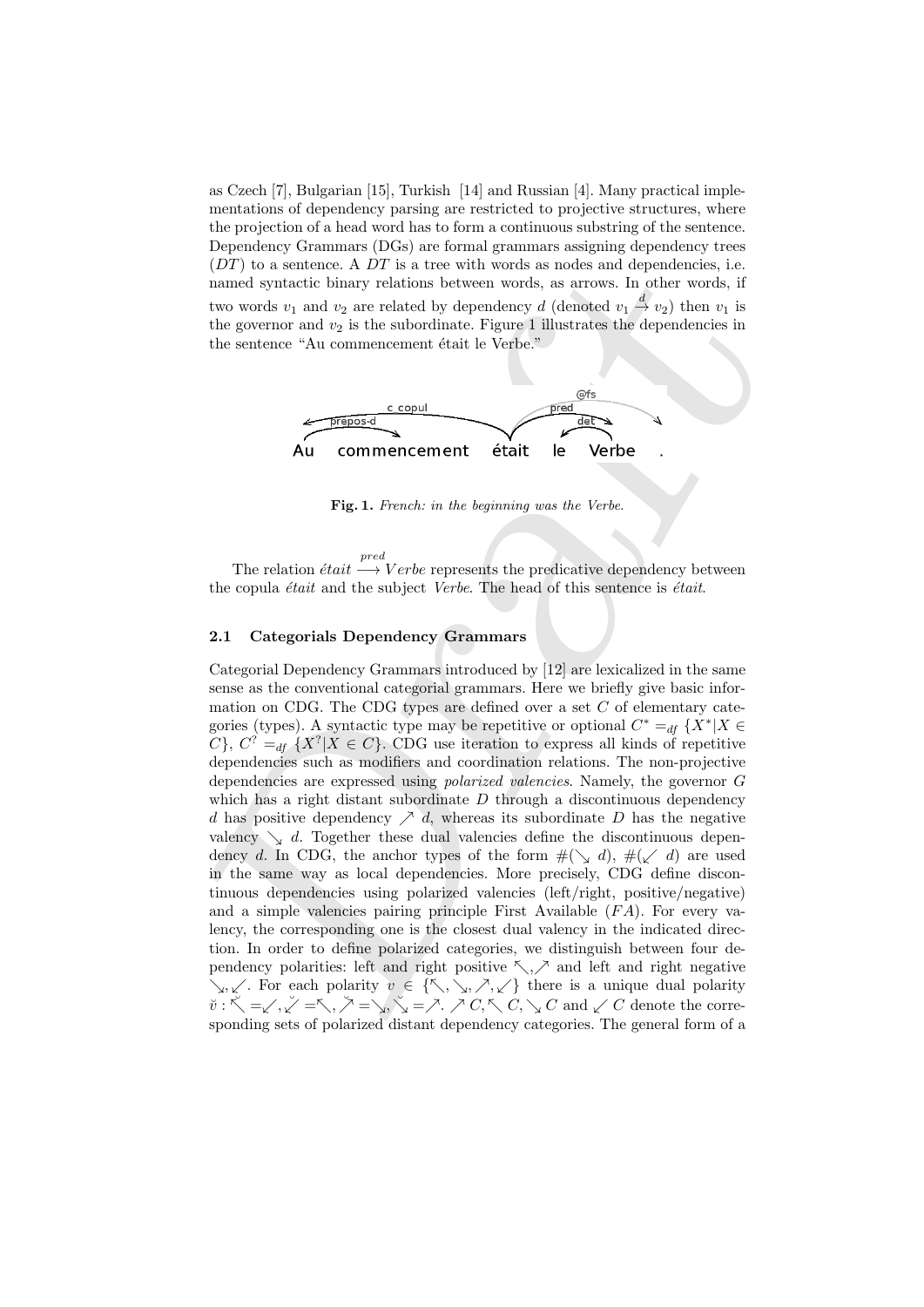CDG type is  $[l_1 \setminus l_2 \setminus \cdots \setminus H/\cdots/r_2/r_1]^P$  where the head type *H* defines the incoming dependency on the word, *l*<sup>1</sup> and *r*<sup>1</sup> are elementary (iterated or optional) categories which correspond to left or right outgoing dependencies or anchors, *P* is a potential, a string of polarized valencies which defines the long distance dependencies (incoming or outgoing), see [8], [3] and [9] for more details. Figure 2 shows two discontinuous dependencies (non-projective – using dotted arrows) associated to two anchor relations (show under the sentence) in the sentence "elle la lui a donnée.".



**Fig. 2.** Non-projective DS: *"\*she it*[*fem.*] *to him has given.*".

Categorial dependency grammars which define this dependency tree affect the types which anchor the clitics *la, lui* on the auxiliary *a*. The discontinuous dependencies are represented by dotted arrows.

| $elle^{PN(Lex=pers, C=n)}$        | $\mapsto$ [pred]                                                                                              |
|-----------------------------------|---------------------------------------------------------------------------------------------------------------|
| $la^{PN(Lex=pn, F=clit, C=a)}$    | $\mapsto [\#(\swarrow \text{clit} - a - \text{obj})]^{\swarrow \text{clit} - a - \text{obj}}$                 |
| $lui^{PN(Lex=pn,F=clit,P=3,C=d)}$ | $\mapsto [\#(\swarrow \text{clit} - 3d - \text{obj})]^{\swarrow \text{clit} - 3d - \text{obj}}$               |
| $a^{Vaux(Lex-avoir, F=fin)}$      | $\mapsto [\#(\swarrow \text{clit} - 3d - obj) \setminus \#(\swarrow \text{clit} - a - obj)]$                  |
|                                   | $\left\langle pred\backslash S/\mathbb{Q}fs/aux-a-d\right\rangle$                                             |
|                                   | $donn\acute{e}e^{V2t(F=pz,C1=a,C2=d g l,T=past)} \mapsto [aux-a-d]^{\nwarrow clit-3d-obj\nwarrow clit-a-obj}$ |
| $FullStop(Lex$ "."                | $\mapsto [\mathbb Qfs]$                                                                                       |
|                                   |                                                                                                               |

dependencies (incoming or outgoing), sec [8], [3] and [9] for more details.<br>
Figure 2 shows two discontinuous dependencies (tem-projective using dotted<br>
arrows associated to two anchor relations (show under the sentence) The word *elle* is classified as a pronoun (PN), where *pers* and *n* correspond to person and noun. The word *la* is classified as a clitic at accusative case. The word *lui* is classified as a clitic for 3rd person with complement at dative case. The word  $\alpha$  is classified as an auxiliary verb with a finite form "F=fin" while the word *donnée* is classified as a di-transitive verb where  $pz$  is "past" participle" form and has two arguments (complement), the first complement is a direct complement (at accusative) and the second complement is a dative, a genitive or a locative. The NLP team of LINA has developed a large scale CDG of French and a general purpose offline CDG parser. In this French CDG, the types are assigned to CDG classes (see [13] for details). The CDG parser is currently used to develop dependency tree corpora. The linguist's interface of this parser lets manually select for every LU one of its possible classes and one of the possible head dependencies. Then the parser finds all analyses compatible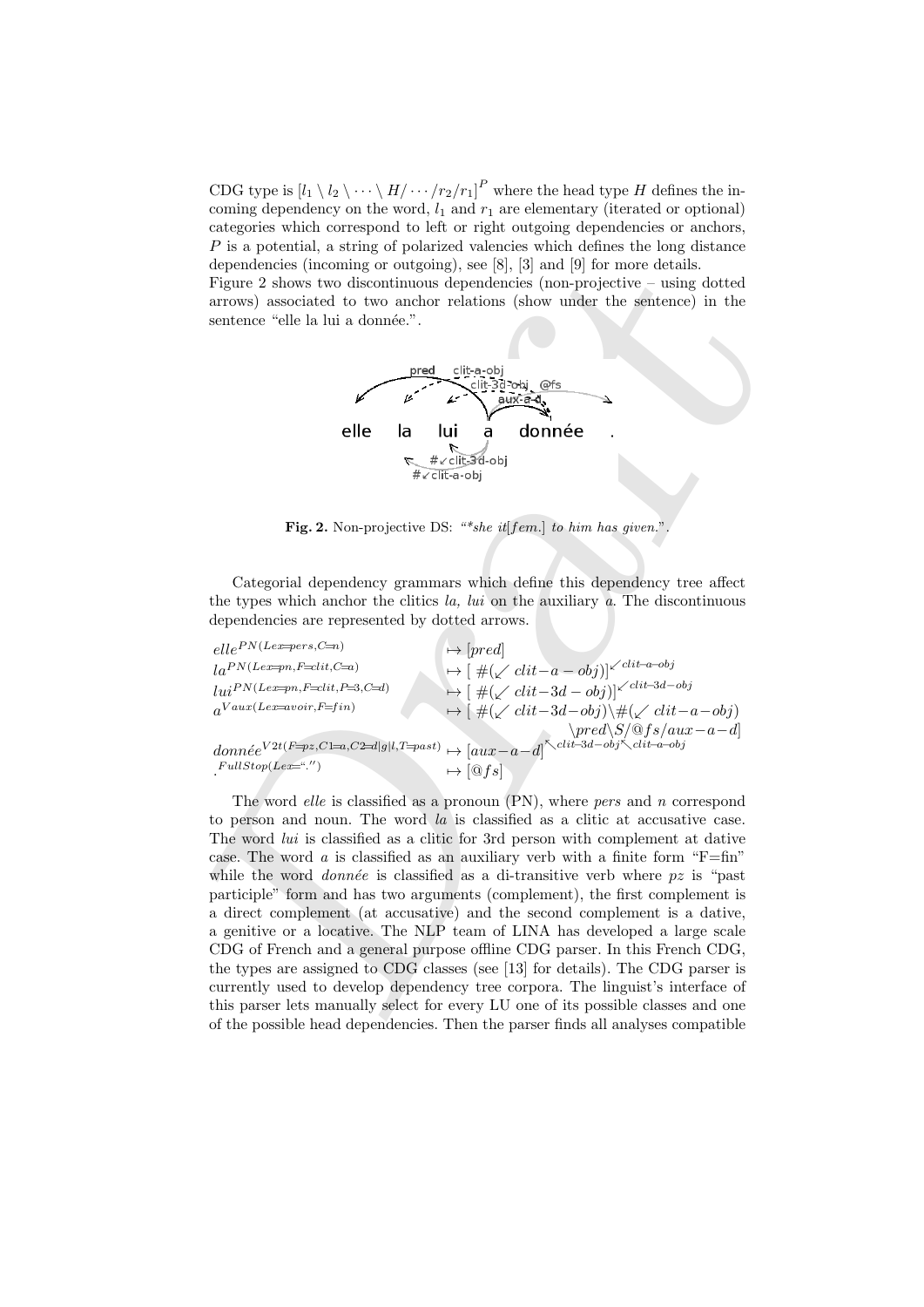with the selection. Our goal in this paper is to automatically pre-fetch the most probable CDG classes per LU depending on its POS and to measure the impact of this selection on the ambiguity of the parser as applied to the CDG of French.

## **3 POS-Based Parsing Models**

3 **POS-Based Parsing Models**<br>
Usually, the task of disambiguation of a dependency parser consists in deriving<br>
usually correct dependency parser consists in deriving a simple correct dependency there is given simple reduc Usually, the task of disambiguation of a dependency parser consists in deriving a single correct dependency tree  $\tau$  for a given sentence *S*. The parsing problem consist in finding the mapping of an input sentence *S*, constituted of words  $w_1 \cdots w_n$ , to its dependency tree  $\tau$ . More precisely, given a parsing model M and a sentence *S*, we derive the optimal dependency tree  $\tau$  for *S* according to *M*. So the parsing problem is to construct the optimal dependencies for the input sentence, given the parsing model. Some parsers solve this problem by deriving a single analysis for each sentence. Our task is different: we should instead lower the ambiguity of the French CDG using POS tagging models and we evaluate the effect obtained by our method. Our POS-based parsing models first choose the most probable CDG classes through POS tags for the words in a sentence. Applying our method we should resolve a technical problem which arises from the nature of the lexical database of the CDG of French. In fact, this lexical database uses the (freely available) wide-coverage French lexicon Le*fff* [18]. It contains 110,477 lemmas (simple and compounds) and 536,375 inflected forms. The main part of the French CDG classes linked with Le*fff* is saved in a PostgreSQL Database. In this database, each LU of Le*fff* corresponds to one or several CDG classes. This correspondence is realized in the main table lexicon. Unfortunately, Le*fff* is not complete and contains errors. Therefore, in the lexical database there are several facilities for correction and complementation of Le*fff* definitions.

Before we describe our approach, we should explain that the CDG parser uses the following two strategies for lexicon (called below models):



**Fig. 3.** General form of Base model.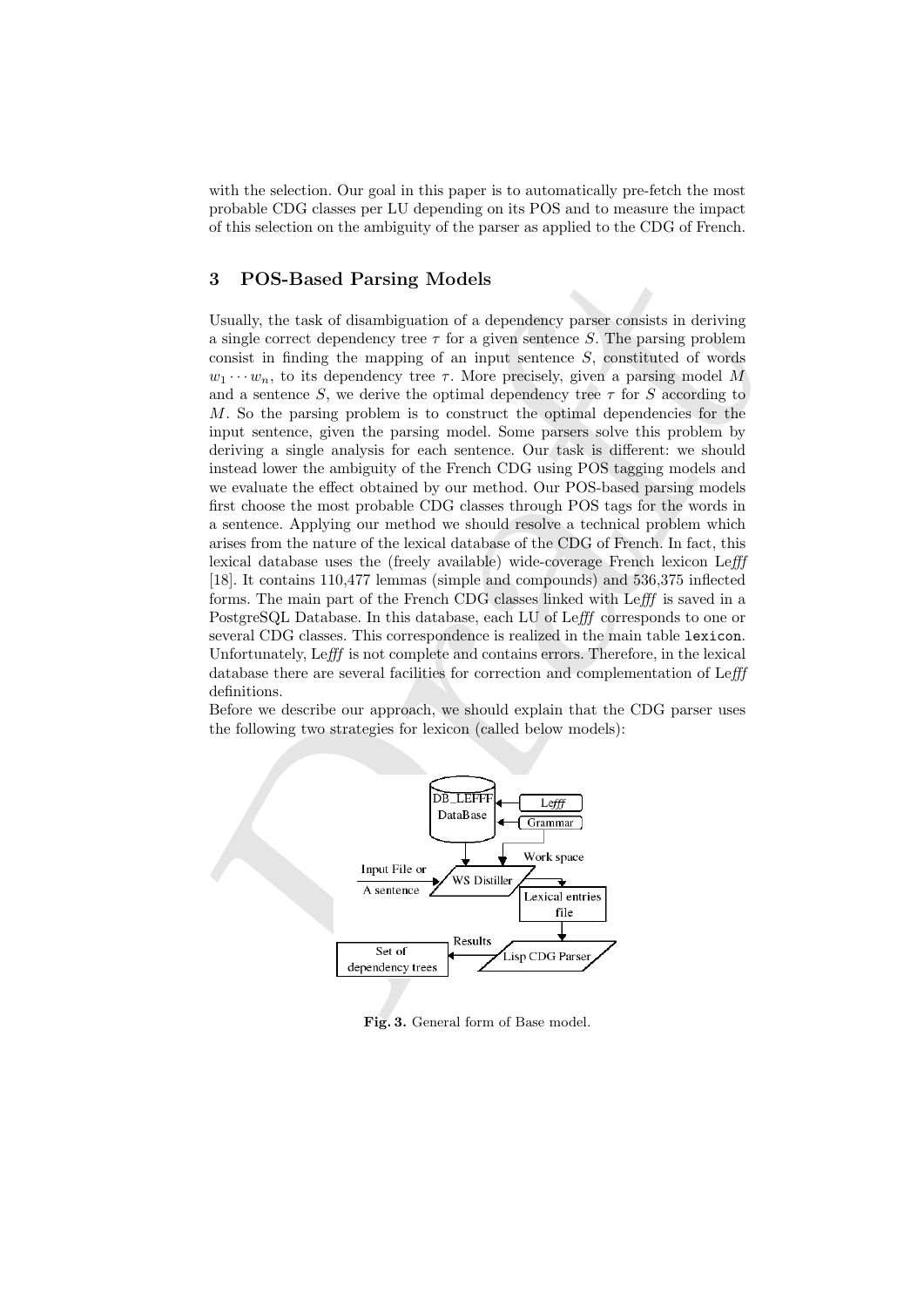– Base model gives access to the forms contained in the classes of the French CDG (about 1500 forms), and also gives access to the original definitions of Le*fff* related with the CDG classes in the database. Figure 3 illustres the workspace distiller for Base model.

– The three other models use Le*fff* and the French CDG implicitly. First, a tagger is applied to the input sentence (Tree-Tagger [19] in T.T Model, MElt-Tagger [10] in M.T model and Brill-Tagger [5] in B.T model). Then, depending on the computed (composite in general) LU and their POS, a compatible lexical definition for every pair (LU, POS) and the corresponding CDG class is found in the database. If and when they exist, they are integrated to the input file that is sent to the parser. Figure 4 presents this strategy.



**Fig. 4.** General form of POS-based parsing models.

**Correspondence between POS tagging and Le***fff* : The correspondence between CDG classes and Le*fff* is established using the workspace distiller shown in Figure 4. We try to find the correspondence between the tags of POS-tagger and the syntactic categories of Le*fff*. This correspondence is approximate, because the lexical models of POS-tagger and of Le*fff* and the french CDG are different. Table 1 shows some examples of the correspondence.

|  |  |  |  | <b>Table 1.</b> Examples of correspondence between POS-tagger and Lefff. |  |  |  |  |
|--|--|--|--|--------------------------------------------------------------------------|--|--|--|--|
|--|--|--|--|--------------------------------------------------------------------------|--|--|--|--|

| Lefff                  | T.T        | M.T        | B.T        |
|------------------------|------------|------------|------------|
| np                     | NAM        | <b>NPP</b> | NAM, SBP   |
| $\overline{\text{co}}$ | <b>KON</b> | CC, ET     | COO        |
| $\det$                 | DET:ART    | <b>DET</b> | <b>DTN</b> |
| nc                     | NOM, NUM   | NC         | SBC, CAR   |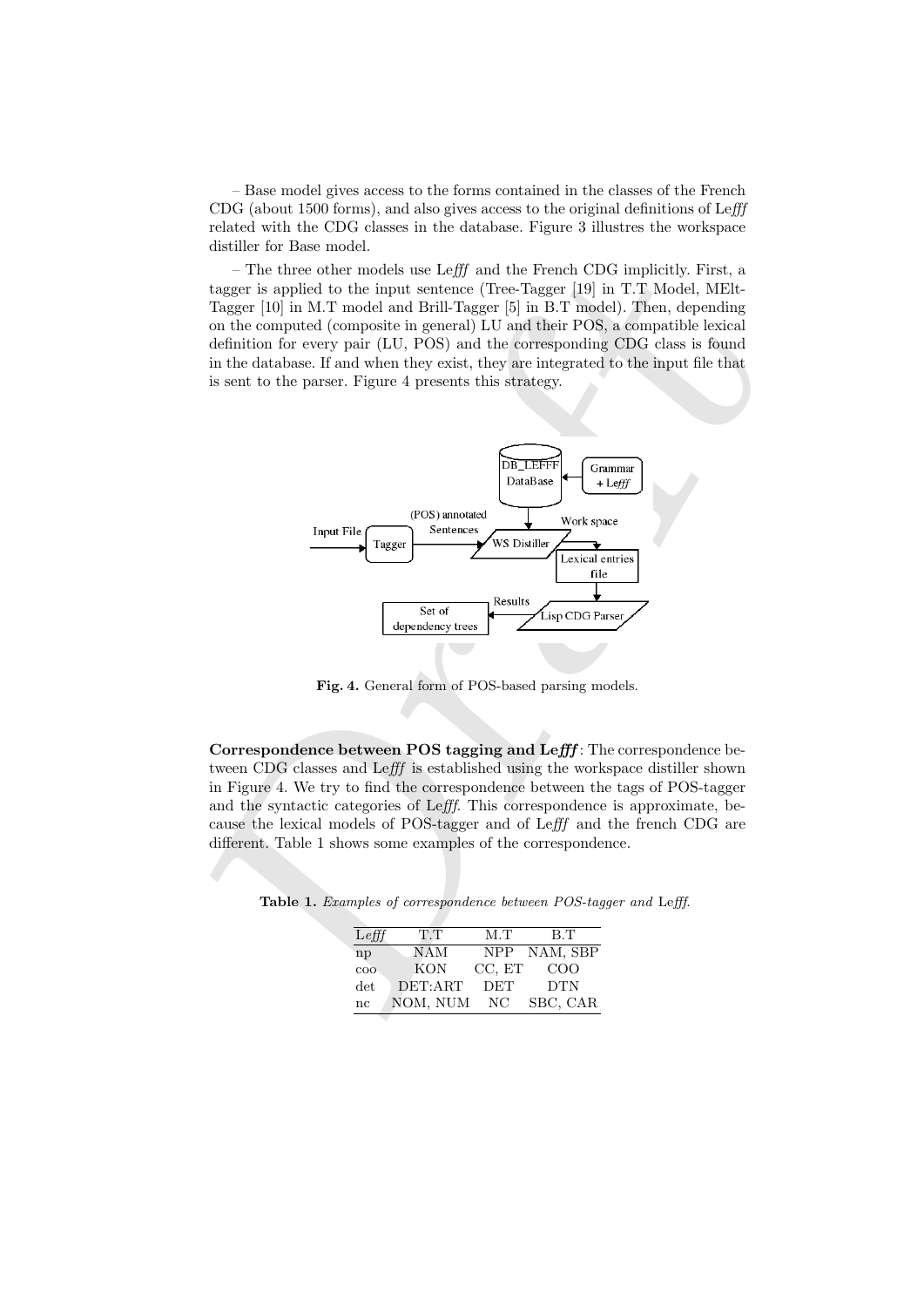Some important information on POS-tagging e.g. VER:futu are very useful to determine both the *mood*<sup>2</sup> and the *tense* of a verb. In this case, we also compare them to the *mood* and *tense* of the lexicon database. For instance, VER:futu means that *mood* is indicative and *tense* is future.

The WS distillers of the different models take an input file which contains the sentences with it POS (annotated sentence), and the output is a file with (lexical entries) annotated CDG classes and word features. The algorithm chooses the most probable CDG classes for a LU by using POS tags and Le*fff category* of the database. This algorithm consists of the next three steps.

– First we search the word of the sentence and its POS tag and compare them to *form* and its *category* in the database, if they are equal, we take its CDG classes and morphological features such as *mood*, *tense*, *person*, *gender*, *number* and *lemma* and we save all these information in file (lexical entry).

– If there is no result from the first step then we only search the word compare it with *form* and take all CDG classes and morphological information that correspond to this *form*.

– If the word corresponds to nothing we classify this LU as an unknown term: The CDG class "UT(Lex=V|N|Adj|Adv)" is assigned to it.

## **4 Experimental Results**

In our experiments we use a corpus of sentences divided into two subsets. The first subset, serving as a test set, consists of 1443 French sentences that have been analysed by Alexandre Dikovsky to build the French Gold Standard dependency corpus (DTB) [11]: a corpus with French sentences from various sources. These sentences have 14974 projective and non projective (discontinuous) dependencies. The second subset of the corpus has 184 French sentences from the French treebank [1].

The WS distillars of the different models take an input file which contains the<br>systems swith it POS (amotated sentence), and the output is a file with (herical<br>antences with it POS (amotated sentence), and the output is For the experiment with the first subset, we first run the parser with the maximum number of viewed dependency trees set to 2000. We can not request all the possible dependency trees per sentence. With the French CDG, it generates hundreds of spurious structures per sentence. So for long and complex sentences, it is practically impossible to know how many DS are produced. Till the final step where the DS are extracted from the chart, the parsing algorithm is polynomial. Given that the number of these DS may be exponential with respect to the size of the chart, the final step is exponential in space in the worst case. In this step, the DS are generated from the chart in a certain order. The parser generates a HTML report page, which includes various useful statistics. It can also produce an XML structure representation of every DS including all necessary information.

For our POS-based parsing models, we compute the ambiguity reduction of dependency trees using the formula  $X^j = \sum^N$  $A_i^j$  where  $A_i^j$  is the number of

*i*=1

<sup>2</sup> Italic names like *form*, *category*, *mood*, *tense*, *person*, *gender*, *number* and *lemma* are fields of the French database that are provided by Le*fff*.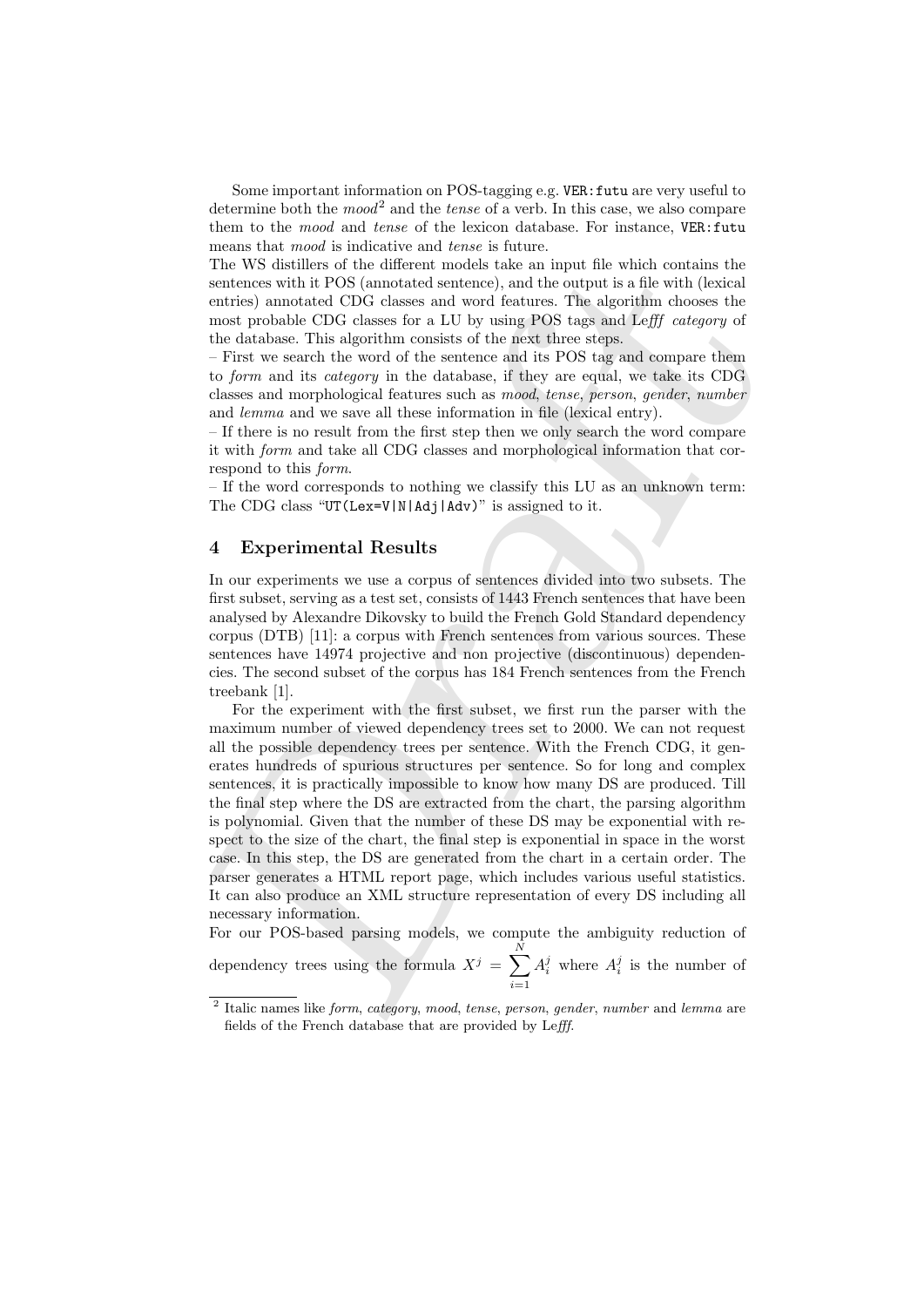|                                                                                                                                                                             | Base      | $\overline{T.T}$ | M.T                                                | B.T       |
|-----------------------------------------------------------------------------------------------------------------------------------------------------------------------------|-----------|------------------|----------------------------------------------------|-----------|
| $#$ Sentences that have at                                                                                                                                                  | 1089      | 1125             | 1005                                               | 949       |
| least one analysis $(1)$                                                                                                                                                    |           |                  |                                                    |           |
| $#$ Sentences have 100\%                                                                                                                                                    | 1089      | 874              | 892                                                | 667       |
| correct dependencies                                                                                                                                                        |           |                  |                                                    |           |
| Recall                                                                                                                                                                      | $75.46\%$ | $60.65\%$        | $61.81\%$                                          | $46.22\%$ |
| Precision                                                                                                                                                                   | 100%      | 77.68%           | 88.75%                                             | 70.28%    |
| $#$ of dependencies (from $(1)$ )                                                                                                                                           | 8255      | 9571             | 7730                                               | 7603      |
| $#$ correct dependencies                                                                                                                                                    | 8255      | 8465             | 7380                                               | 6838      |
| Recall correct dependencies                                                                                                                                                 | $55.12\%$ | $56.53\%$        | 49.28\%                                            | 45.66%    |
| Precision                                                                                                                                                                   | $100\%$   | 88.44%           | 95.47%                                             | 89.93%    |
| Labeled accuracy average                                                                                                                                                    | 100%      | 82.27%           | 85%                                                | $69\%$    |
| (on all 1443 sentences)                                                                                                                                                     |           |                  |                                                    |           |
| Parsing time                                                                                                                                                                |           |                  | 08h 46mn 05s 05h 07mn 3s 07h 49mn 18s 05h 07mn 59s |           |
| dependency trees that are found for model j, where j is Base model, T.T model,<br>M.T model or B.T model and $i=1,,N$ . N represents the number of the sen-                 |           |                  |                                                    |           |
| tences that have a 100% correct analysis in every model. For our experiments,                                                                                               |           |                  |                                                    |           |
| $N=325$ . The reduction of dependency trees of model j is $\frac{X^{Base}-X^j}{X^{Base}} \times 100$ , where                                                                |           |                  |                                                    |           |
| $j$ is different from the Base model. We don't compute the number of dependency                                                                                             |           |                  |                                                    |           |
| trees of the sentences that have more 2000 analyses.                                                                                                                        |           |                  |                                                    |           |
|                                                                                                                                                                             |           |                  |                                                    |           |
| For the second experiment with the first subset, we run the parser with the maxi-                                                                                           |           |                  |                                                    |           |
| mum number of viewed dependency trees set to 1 in order to obtain the maximal                                                                                               |           |                  |                                                    |           |
| number of analyzed sentences, and also to know how many sentences have all                                                                                                  |           |                  |                                                    |           |
| dependencies correctly analyzed. We compute the total number of composition                                                                                                 |           |                  |                                                    |           |
| trees <sup>3</sup> using the formula $Y^j = \sum_{i=1}^{M} B_i^j$ , where $B_i^j$ is the number of composition                                                              |           |                  |                                                    |           |
| trees for sentences that are found using model $j$ , where $j$ is Base model, T.T                                                                                           |           |                  |                                                    |           |
| model, M.T model or B.T model and $i=1,,M$ . M represents the number of                                                                                                     |           |                  |                                                    |           |
|                                                                                                                                                                             |           |                  |                                                    |           |
| sentences that have at least one analysis in every model. For our experiments                                                                                               |           |                  |                                                    |           |
| $M=780$ . The reduction of the composition trees for model j is $\frac{Y^{Base}-Y^j}{Y^{Base}} \times 100$ ,                                                                |           |                  |                                                    |           |
| where $j$ is different from Base model. Table 2 shows the experimental results for                                                                                          |           |                  |                                                    |           |
| each parsing model and also gives comparative parsing times for each parsing                                                                                                |           |                  |                                                    |           |
| model.                                                                                                                                                                      |           |                  |                                                    |           |
| The evaluation of the parser uses classical measures. It uses the labeled attach-                                                                                           |           |                  |                                                    |           |
| ment score $AS_L$ for the mode on Figure 4, which is the proportion of tokens                                                                                               |           |                  |                                                    |           |
| 3<br>For each dependency tree, there are several composition trees because each com-<br>position tree specifies also a set of word features, a class and a type. We use the |           |                  |                                                    |           |
| number of composition trees rather than the number of dependency trees, because                                                                                             |           |                  |                                                    |           |

**Table 2.** *Experimental results of (parsing accuracy and parsing times) compared to four parsing models.*

<sup>&</sup>lt;sup>3</sup> For each dependency tree, there are several composition trees because each composition tree specifies also a set of word features, a class and a type. We use the number of composition trees rather than the number of dependency trees, because it's usually not possible to evaluate the total number of dependency trees.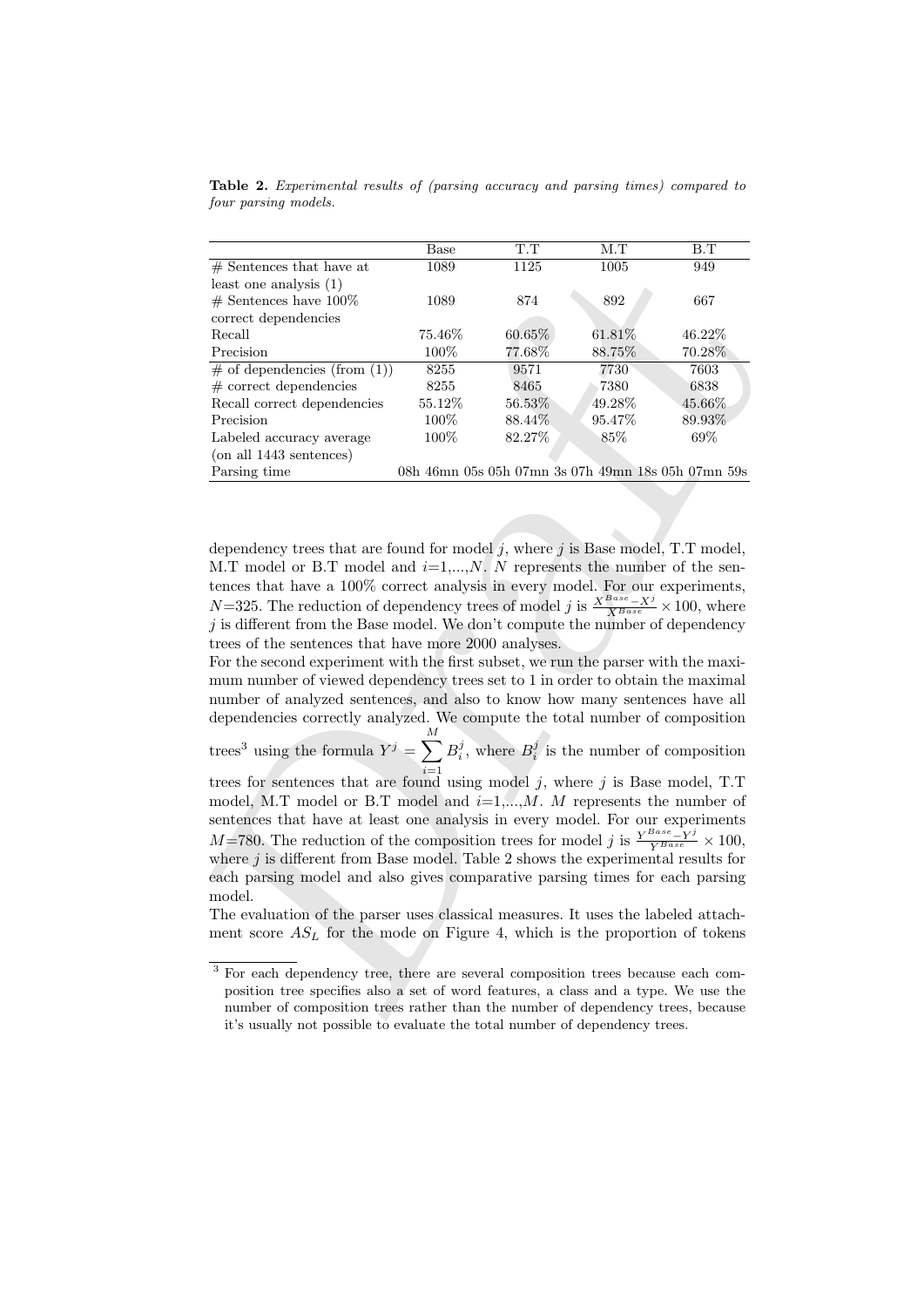that are assigned the correct head and the correct dependency label. There are several sentences which have accuracy over 90% of correct dependencies, but we count only the sentences that have 100% correct analysis. The result in Table 2 shows that our models achieve between 88% and 95% accuracy for correct dependency relation labeling.

**Table 3.** *Experimental results (composition trees and dependency trees) compared to four parsing models.*

| four parsing models.                                                                         | Table 3. Experimental results (composition trees and dependency trees) compared to                                                                                                                                                                  |
|----------------------------------------------------------------------------------------------|-----------------------------------------------------------------------------------------------------------------------------------------------------------------------------------------------------------------------------------------------------|
|                                                                                              | T.T<br>$\overline{M.T}$<br>Base<br>B.T                                                                                                                                                                                                              |
| $#$ Composition trees<br>Reduction of $# CT$<br>Geometric mean # $CT_j/\text{\# } CT_{Base}$ | $16330 \times 10^8$ $27 \times 10^8$ $34 \times 10^8$ $28 \times 10^8$<br>$\%$ wrt j model 99.83 $\%$<br>99.79%<br>99.82%<br>0,037<br>0,033<br>0,035                                                                                                |
| #DT                                                                                          | 153938<br>42572<br>44056<br>46718                                                                                                                                                                                                                   |
| Ambiguity reduction (DT)<br>Geometric mean # $DT_j/\# DT_{Base}$                             | $\%$ wrt j model 72.34 $\%$<br>71.38%<br>69.65%<br>0,24<br>0,26<br>0,23                                                                                                                                                                             |
|                                                                                              | Comparing between the three POS-based parsing models, we note that M.T<br>model performs better than T.T and B.T models in terms of parsing accuracy.<br>But T.T model is better than the other models in terms of ambiguity reduc-                 |
|                                                                                              | tion and parsing time. Table 4 shows an example to explain the reduction for<br>both dependency trees and composition trees of the four parsing models in the<br>sentence : "il parle en courtes phrases.". Figure 5 gives the DS of this sentence. |

**Table 4.** *Reduction (dependency trees and composition trees) on the sentence "il parle en courtes phrases.".*

|                                        | Base T.T M.T B.T |  |  |
|----------------------------------------|------------------|--|--|
| Reduction of $#DT$ 268 54 211 54       |                  |  |  |
| Reduction of # CT 28732 3336 8559 3336 |                  |  |  |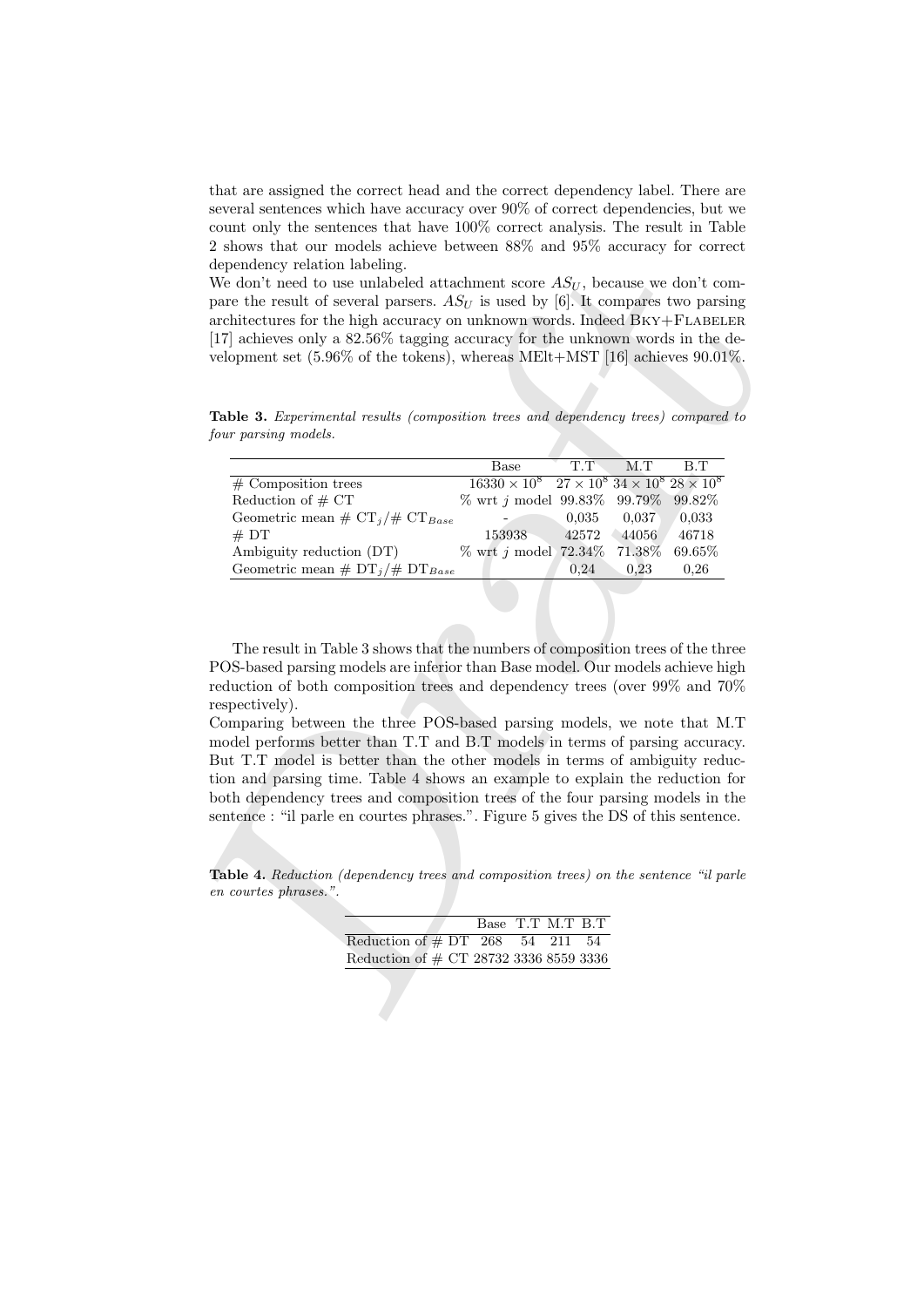

**Fig. 5.** "*he speaks in short sentences*"

 $il \rightarrow PN(Lex = pers, C = n)$  $parle \rightarrow V t(F = fin, C = g)$  $en \rightarrow PP(F = compl - obl, C = o)$  $course \longmapsto Adj(F = modifier)$  $phrases \rightarrow N(Lex = common)$ 

Figure 6 and Figure 7 show of different DS for the sentence "he makes them learn that  $_{g=rem}$ ".



**Fig. 6.** "*Correct DS.*"

$$
Il \longmapsto PN(Lex = pers, C = n)
$$
  
\n
$$
la \longmapsto PN(Lex = pn, F = clit, C = a)
$$
  
\n
$$
leur \longmapsto PN(Lex = pn, F = clit, P = 3, C = d)
$$
  
\n
$$
fail \longmapsto Vlight(F = fin)
$$
  
\n
$$
apprende \longmapsto V2t(F = inf, C1 = a|p, C2 = d|g|l)
$$

For the second subset of 184 French sentences, we use only the Base model and T.T model. We only compute the number of composition trees using the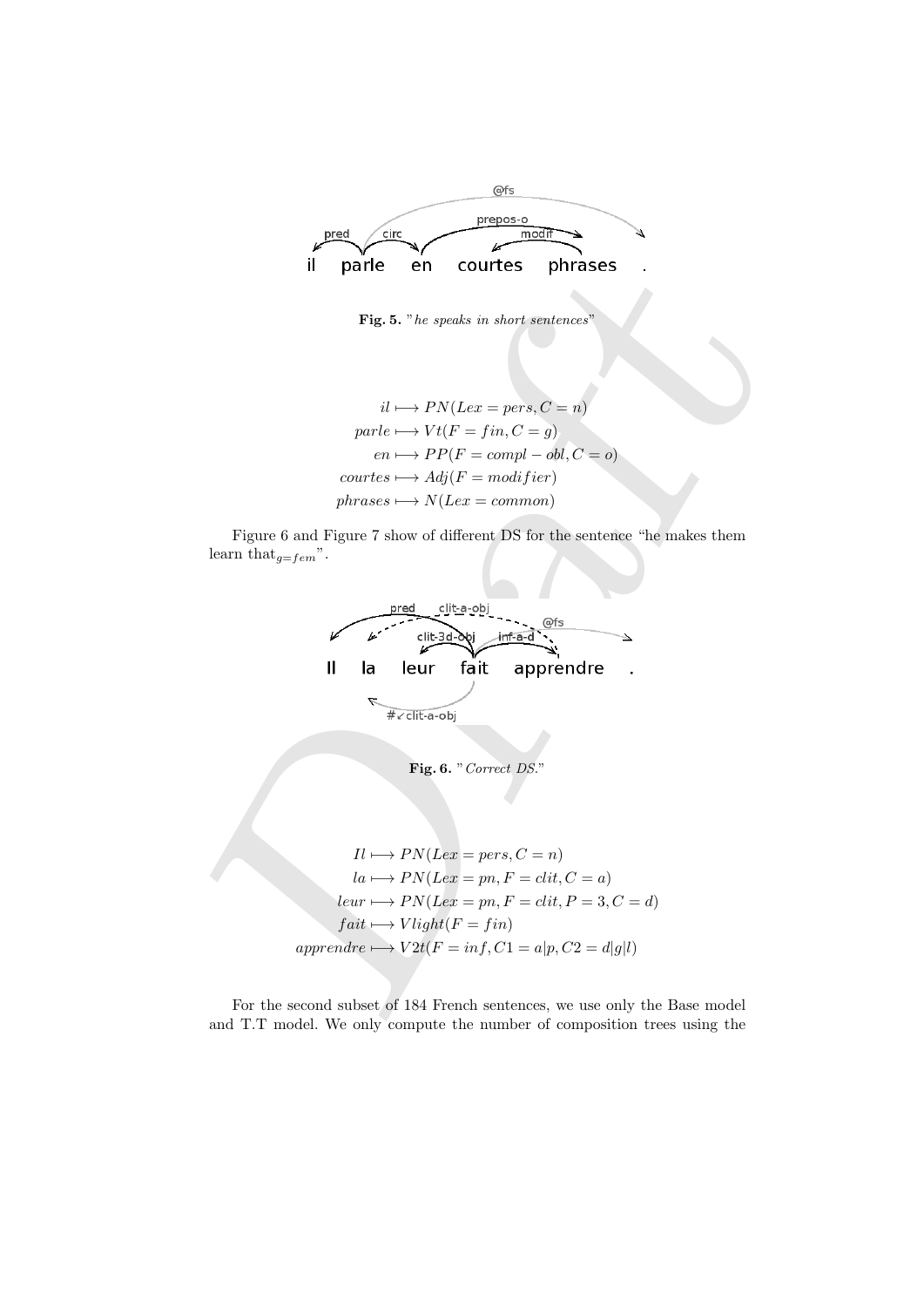

**Fig. 7.** "*Incorrect DS*"

|    | #∠coref                                                                          |                        |                                |
|----|----------------------------------------------------------------------------------|------------------------|--------------------------------|
|    |                                                                                  |                        |                                |
|    | Fig. 7. "Incorrect DS"                                                           |                        |                                |
|    |                                                                                  |                        |                                |
|    |                                                                                  |                        |                                |
|    | same formula of the first subset. The results show that pre-fetching CDG classes |                        |                                |
|    | reduces the ambiguity with respect to composition trees more than 99%.           |                        |                                |
|    |                                                                                  |                        |                                |
|    | Table 5 summarizes the experimental results for Base model and T.T model         |                        |                                |
|    | for the number of composition trees.                                             |                        |                                |
|    |                                                                                  |                        |                                |
|    |                                                                                  |                        |                                |
|    | Table 5. Effect of class pre-fetching (Paris 7 corpus).                          |                        |                                |
|    |                                                                                  | <b>Base</b>            | T.T                            |
|    | $\overline{\rm \#CT}$                                                            |                        | 1097325498316350 7048627222816 |
|    | $\#CT$                                                                           | $10973254 \times 10^8$ | $70486 \times 10^{8}$          |
|    | Total reduction $\#\mathrm{CT}$<br>Geometric mean of                             | % wrt Base model       | 99,9%<br>0.002                 |
|    | # $CT_{T.T}/$ # $CT_{Base}$                                                      |                        |                                |
|    | $#$ CT of the sentence Figure 8                                                  | 17284                  | 241                            |
|    | $# DT$ of the sentence Figure 8                                                  | 1295                   | 68                             |
|    |                                                                                  |                        |                                |
|    |                                                                                  |                        |                                |
|    |                                                                                  |                        |                                |
|    | The results given in Table 5 show that pre-fetching classes reduces the am-      |                        |                                |
|    | biguity in terms of composition trees more than 99%.                             |                        |                                |
|    |                                                                                  |                        |                                |
|    |                                                                                  |                        | @fs                            |
|    | det                                                                              |                        | n copul                        |
|    | pred<br>modi                                                                     |                        | det                            |
|    |                                                                                  |                        |                                |
| le | deuxième                                                                         | est<br>la              | nourriture                     |
|    | problème                                                                         |                        |                                |
|    | Fig. 8. "paris 7 corpus: The second problem is the food."                        |                        |                                |

**Table 5.** *Effect of class pre-fetching (Paris 7 corpus).*



**Fig. 8.** "*paris 7 corpus: The second problem is the food.*"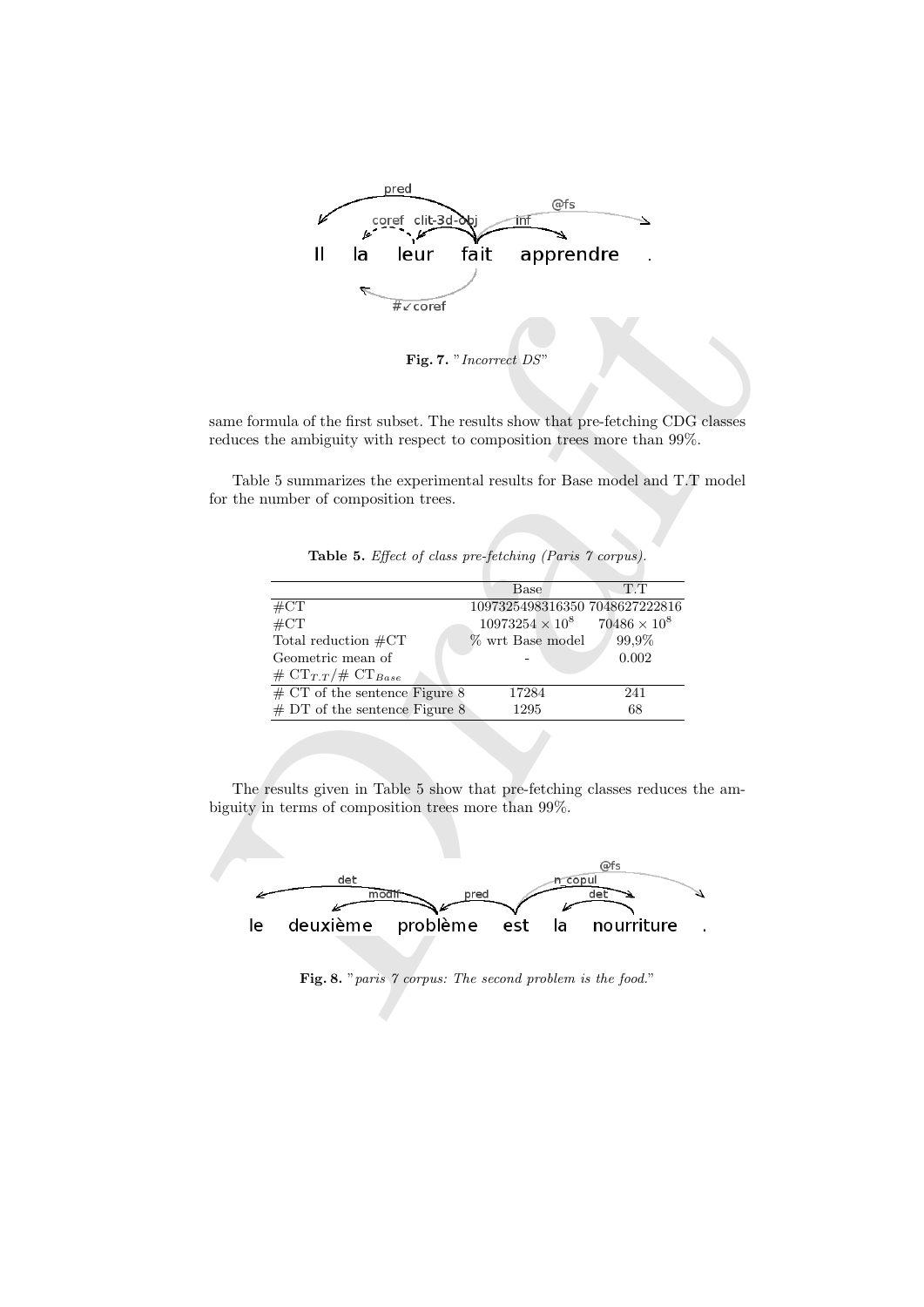## **5 Discussion**

This discussion provides a brief analysis of the errors made by the POS tagger for the first corpus, when we investigate the POS category of erroneous instances.

|                                                           | Base T.T M.T B.T |                 |               |  |
|-----------------------------------------------------------|------------------|-----------------|---------------|--|
| memory exhausted                                          | 12.              | 17 <sup>7</sup> |               |  |
| bad sentences                                             | 0                |                 | $141$ 127 314 |  |
| too complex sentences $342 \quad 160 \quad 310 \quad 180$ |                  |                 |               |  |

**Table 6.** *Errors make by the Parser for the parsing models.*

Table 6. Errors make by the Parser for the garring models.<br>
Theore TT M-T D-T meantage of TM-T D-T 1 (19 17 17 18)<br>
meantage TT M-T D-T 1 (19 17 17 18)<br>
bad sentences <br>
19 12 177 19 14<br>
too complex sentences that have no In T.T model, there are 318 sentences that have no dependency tree, 177 sentences among them are not analyzed (time exceeded), which means there was not enough time to parse them, (the maximum number of seconds per sentence is set to 60 second), as we indicate above for ambiguous CDG. There are 141 sentences that are analysed as incorrect sentences. A first reason for this fact is that, there is at least one of the next compound words in the sentences:  $\dot{a}$  peu près,  $H\acute{e}$  bien, *d`es lors*, *de loin*, *au dessous*, *la-bas*, *des EU*, *de l'*. In these cases, Tree-Tagger tags these compound words as separate words:  $\dot{a}$  as *prep*, *peu* as *adv*, *près* as *adv*, etc. But the database has only complete entries for them. The second main reason is that Tree tagger makes errors in tagging some LU. Thus the distiller do not find a good CDG class for these LU. We have seen that the results of B.T model are worse than those for T.T and M.T models, because Brill-Tagger also makes many errors in tagging. For example, the sentence "Adam ne donne à Ève pas que les pommes." (Adam do not give to Eve only the apples) is annotated as Adam/SBC:sg ne/ADV donne/SBC:sg à/PREP Eve/SBC:sg pas/ADV que/SUB les/DTN:pl pommes/SBC:pl ./.. The verb *donne* is tagged as common noun *SBC* and not as a verb. There are 17 sentences which contain *donne* that are tagged as  $SBC$  and 28 sentences which contain the past participle " $\acute{e}t\acute{e}$ " of the verbe "être" that are also tagged as *SBC*. Errors like these lead to 314 sentences that have been analyzed as incorrect sentences. The example in Figure 8 shows the reason why we have obtained several analyses for this sentence. We note that the word "la", (*the*) is only tagged by the T.T, M.T and B.T models as "determiner". Thus, there is only one CDG class corresponding to this LU: "Det(Lex=art|pn)", while Base model leaves all the CDG classes for this word. More precisely, the word *la* has in the grammar three different CDG classes, because this LU has different syntactic categories in Le*fff* such as *det*, *nc* and *pro* as illustrated in Table 7. This lexical ambiguity in Base model leads to several analyses of this sentence. This example shows the importance of the assignment of proper POS tag to every word in a sentence which is to be parsed. When we have compared between the three taggers, we have seen that M.T model had better precision than M.T model and B.T model because the lexical categories of M.T model are similar to the lexical categories of Le*fff*. T.T model is better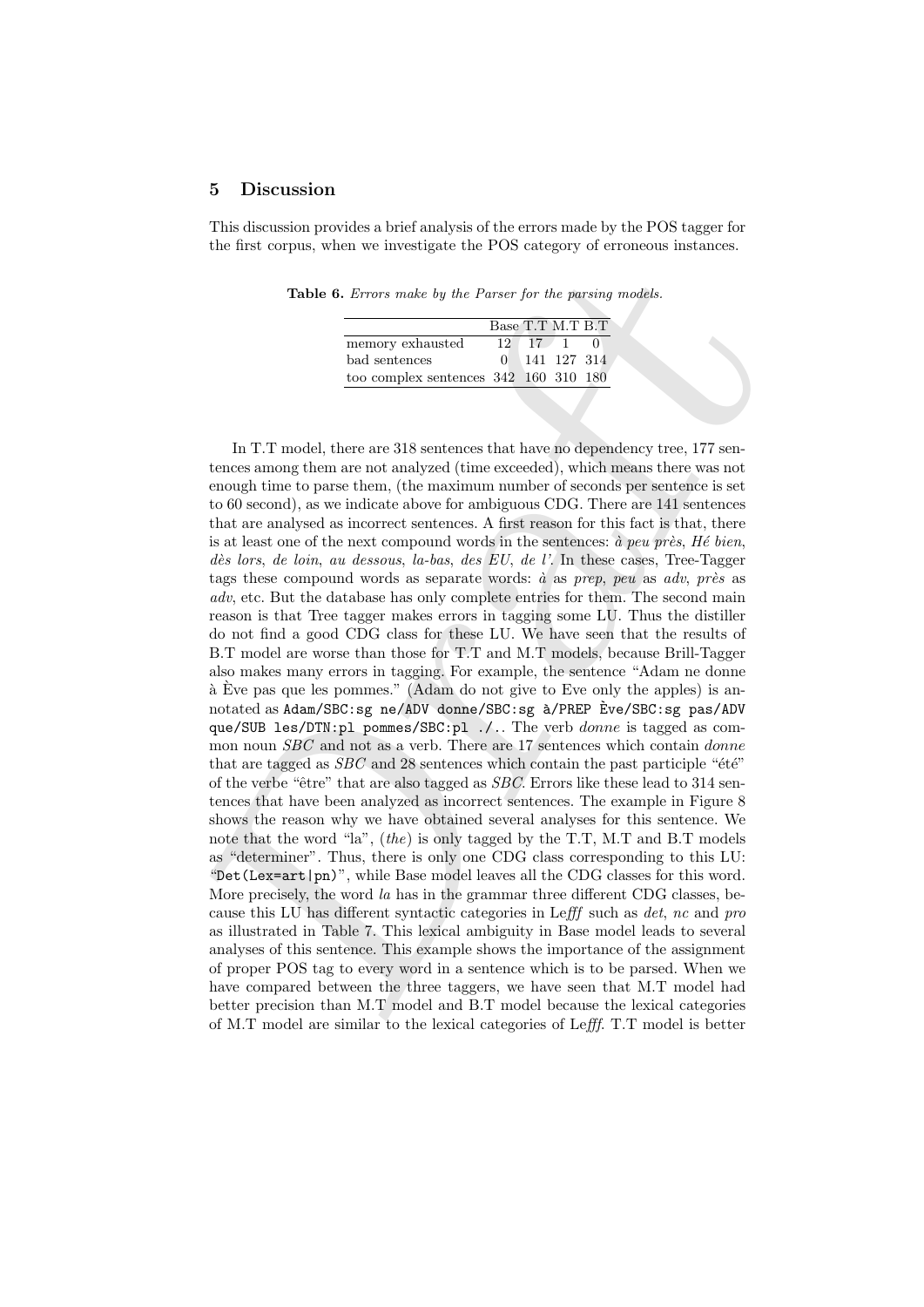**Table 7.** *Some features and classes in the database for LU "La".*

|     | Form Cat Class              |
|-----|-----------------------------|
| la. | cla $PN(Lex=pers,C=a)$      |
| la  | cla $PN(Lex=pn,F=clit,C=a)$ |
| la  | det Det(Lex=art--pn)        |
| la  | $nc$ N(Lex=common)          |

than the other models in terms of ambiguity reduction, parsing time and the number of correct dependency label; Mainly because the parser succeeds more oftenly to find at least one analysis (not always 100% correct).

In the one hand, the POS tagging reduces the search space for the parser, and also reduces ambiguity, improving parsing by limiting the search space. The sentences are also more often completely analyzed by the parser, because the search space is smaller as compared to Base model.

On the other hand, using POS tagging, we lost some analyses for the reason of POS tagging errors and compatibility between taggers and parsers. These sentences have been considered as incorrect sentences by the parser.

## **6 Conclusion**

 $\begin{tabular}{ll} \bf{1a} & \bf{det}\; \bf{Det} (l.e \bf{x} = \rm{ort} \cdot \rm{pn}) \\ \hline \bf{1a} & \bf{net}\; \bf{Det} (l.e \bf{x} = \rm{common}) \\ \hline \bf{1b} & \bf{net}\; \mathcal{N} (l.e \bf{x} = \rm{common}) \\ \hline \bf{1c} & \bf{net}\; \mathcal{N} (l.e \bf{x} \rm{or} \rm{top}) \\ \hline \bf{1d} & \bf{other} \; \mathcal{N} (l.e \bf{x} \rm{or} \rm{top}) \\ \hline \bf{1e} & \bf{other} \; \mathcal{$ This paper evaluates the rate of improving dependency parsing through using three different POS-tag models. These models choose the most probable grammatical classes for a word in a sentence based on POS tags, unfortunately at the cost of loosing some correct analyses. Our experimental results have demonstrated the utility of POS-based parsing models. These models achieved substantial reductions of the number of dependency trees and of composition trees per sentence. The results might be better if we could find a tagger that is completely compatible with Le*fff* and the French CDG. For instance, complex prepositions like "au dessous" are not correctly recognized by the POS taggers but are needed by the French CDG.

## **References**

- 1. Abeillé, A., Barrier, N.: Enriching a french treebank. In: Proc. of LREC'04. Lisbon, Portugal (2004)
- 2. Alfared, R., Béchet, D., Dikovsky, A.: "CDG LAB": a toolbox for dependency grammars and dependency treebanks development. In: K. Gerdes, E. Hajicova, and L. Wanner (Eds.), Proc. of the 1st Intern. Conf. on Dependency Linguistics (Depling 2011). Barcelona, Spain (September 2011)
- 3. Béchet, D., Dikovsky, A., Foret, A.: Dependency structure grammar. In: Philippe Blache, Edward Stabler, J.B., Moot, R. (eds.) Proceedings of the 5th International Conference on Logical Aspects of Computational Linguistics, Bordeaux, France, April 2005. Lecture Notes in Artificial Intelligence (LNAI), vol. 3492, pp. 18–34. Springer-Verlag (Apr 2005)